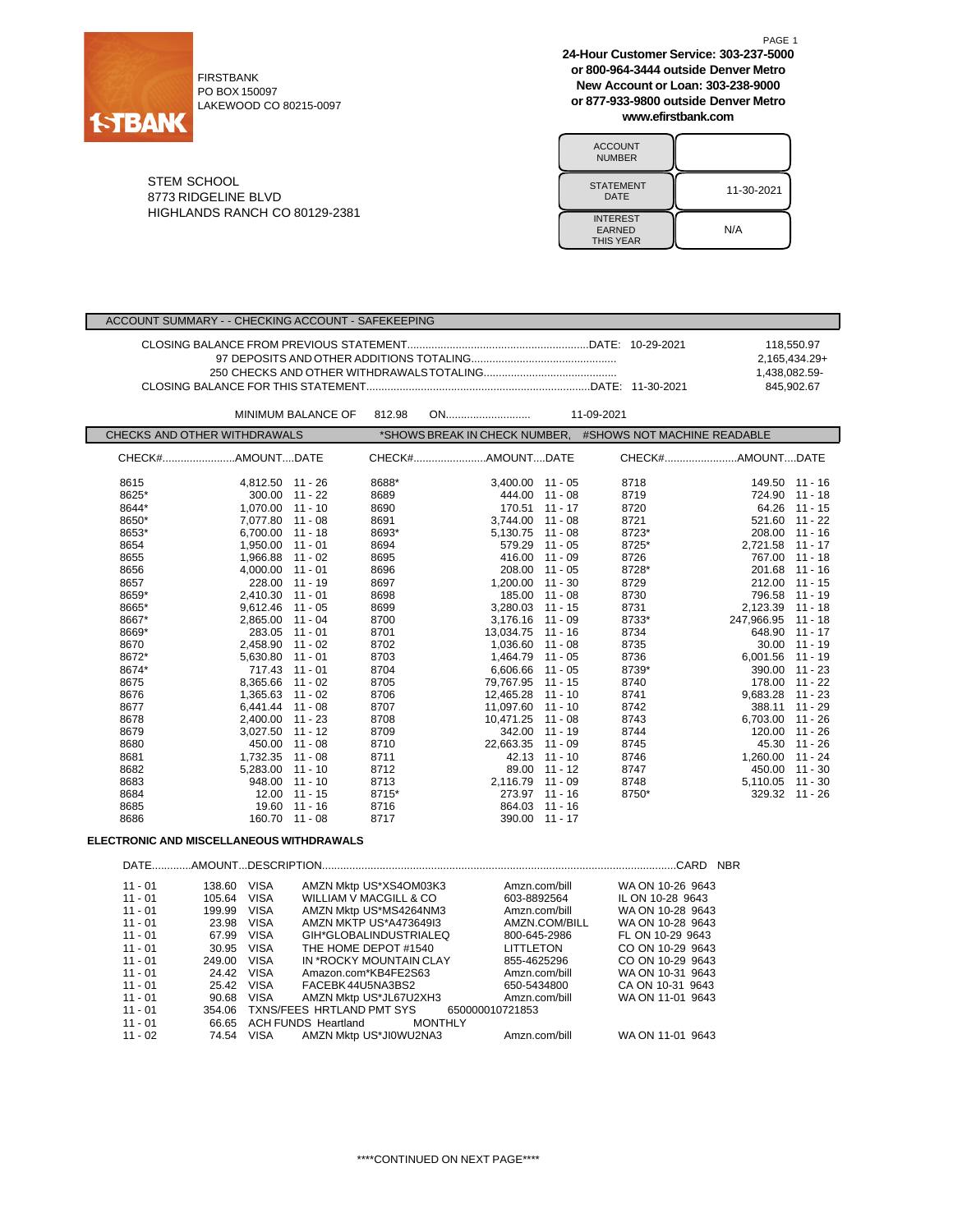

| <b>ACCOUNT</b> | I |
|----------------|---|
| <b>NUMBER</b>  |   |

STATEMENT | 11-30-2021

## **ELECTRONIC AND MISCELLANEOUS WITHDRAWALSCONTINUED**

| $11 - 02$              | 2.66                | VISA                       | HR POST OFFICE                                         | <b>HIGHLANDS RAN</b>          | CO ON 11-01 9643                     |
|------------------------|---------------------|----------------------------|--------------------------------------------------------|-------------------------------|--------------------------------------|
| $11 - 02$              | 225.96              | VISA                       | <b>INDEED</b>                                          | 203-564-2400                  | CT ON 11-01 9643                     |
| $11 - 02$              | 341.35              | <b>VISA</b>                | <b>INDEED</b>                                          | 203-564-2400                  | CT ON 11-01 9643                     |
| $11 - 02$              | 64.00               | <b>VISA</b>                | KING SOOPERS #00                                       | <b>HIGHLANDS RAN</b>          | CO ON 11-02 9643                     |
| $11 - 02$              | 20.00               |                            | EPAC PMT AXA EQUITABLE                                 |                               |                                      |
| $11 - 03$              | 88.11               | <b>VISA</b>                | AMZN Mktp US*PG2L76433                                 | Amzn.com/bill                 | WA ON 10-28 9643                     |
| $11 - 03$              | 70.34               | <b>VISA</b>                | ULINE *SHIP SUPPLIES                                   | 800-295-5510                  | WI ON 11-02 9643                     |
| $11 - 03$              | 34.00               |                            | NON-SUFFICIENT FUNDS RETURNED ITEM FEE FOR             |                               |                                      |
|                        |                     |                            | CONT DEPOS Colorado PERA                               |                               |                                      |
| 11 - 03                | 2,732.27            |                            | PERA 401k CITISTREET<br>Main                           |                               |                                      |
| 11 - 03                | 1,262.67            |                            | RMRFUNDING ROCKY MTN RES CU<br><b>RMRSTEM</b>          |                               |                                      |
| $11 - 03$              | 37.00               |                            | <b>ACH FUNDS Heartland</b><br>4787451                  |                               |                                      |
| $11 - 03$              | 28.76               |                            | TRANSFER shopify<br>ST-18A814S2K2N8                    |                               |                                      |
| $11 - 04$              | 175.00              | <b>VISA</b>                | <b>SCRIPPS SPELLING BEE</b>                            | 513-977-3822                  | OH ON 11-02 9643                     |
| $11 - 04$              | 177.47              | <b>VISA</b>                | AMZN Mktp US*I58YO2JY3                                 | Amzn.com/bill                 | WA ON 11-02 9643                     |
| $11 - 04$              | 26.25               | <b>VISA</b>                | AMZN Mktp US*8F2H16SJ3                                 | Amzn.com/bill                 | WA ON 11-02 9643                     |
| 11 - 04                | 253.83              | <b>VISA</b>                | AMZN Mktp US*6702V28N3                                 | Amzn.com/bill                 | WA ON 11-03 9643                     |
| $11 - 04$              | 2,361.00            |                            | COPBLCSFTY COPBLCSFTY CO.GO                            | 303-534-3468                  |                                      |
| $11 - 05$              | 237.50              | <b>VISA</b>                | QDOBA 2239 ONLINE                                      | 303-346-6755                  | CO ON 11-02 9643                     |
| 11 - 05                | 13.43               | <b>VISA</b>                | AMZN Mktp US*WO9V02V13                                 | Amzn.com/bill                 | WA ON 11-03 9643                     |
| $11 - 05$              | 136.59              | <b>VISA</b>                | IN *ETAI'S FOOD                                        | 303-6571600                   | CO ON 11-04 9643                     |
| $11 - 05$              | 29.84               | <b>VISA</b>                | AMZN Mktp US*I843A5863                                 | Amzn.com/bill                 | WA ON 11-04 9643                     |
| $11 - 05$              | 29.58               | <b>VISA</b>                | AMZN Mktp US*NF3K02HS3                                 | Amzn.com/bill                 | WA ON 11-04 9643                     |
| $11 - 05$              | 9.27                | <b>VISA</b>                | AMZN Mktp US*B98616CB3                                 | Amzn.com/bill                 | WA ON 11-04 9643                     |
| $11 - 05$              | 34.00               |                            | NON-SUFFICIENT FUNDS RETURNED ITEM FEE FOR CHECK #8661 |                               |                                      |
| $11 - 08$              | 79.98               | <b>VISA</b>                | SAFEWAY#1480                                           | <b>HIGHLANDS RAN</b>          | CO ON 11-04 9643                     |
| $11 - 08$              | 37.70               | <b>VISA</b>                | SAFEWAY#1480                                           | <b>HIGHLANDS RAN</b>          | CO ON 11-04 9643                     |
| $11 - 08$              | 9.76                | <b>VISA</b>                | THE HOME DEPOT #1540                                   | <b>LITTLETON</b>              | CO ON 11-04 9643                     |
| $11 - 08$              | 707.20              | <b>VISA</b>                | AMZN Mktp US*3C19I0DD3                                 | Amzn.com/bill                 | WA ON 11-04 9643                     |
| $11 - 08$              | 29.00               | <b>VISA</b>                | SHOPIFY* 124559673<br><b>RECURRING PURCHASE</b>        | HTTPSSHOPIFY.                 | IL ON 11-07 9643                     |
|                        | 98.26               | <b>VISA</b>                |                                                        |                               |                                      |
| 11 - 09                |                     |                            | AMZN Mktp US*FF6XF8GK3                                 | Amzn.com/bill                 | WA ON 11-04 9643                     |
| 11 - 09<br>$11 - 09$   | 234.24<br>49.00     | <b>VISA</b><br><b>VISA</b> | AMZN Mktp US*HT3MD9L83                                 | Amzn.com/bill<br>303-744-2744 | WA ON 11-07 9643<br>CO ON 11-07 9643 |
| $11 - 09$              | 48.45               | <b>VISA</b>                | TROPAQUATICS, INC.<br>TROPAQUATICS, INC.               | 303-744-2744                  | CO ON 11-07 9643                     |
| 11 - 09                | 50.50               | <b>VISA</b>                | EIG*CONSTANTCONTACT.COM                                | 855-2295506                   | MA ON 11-08 9643                     |
|                        |                     |                            | <b>RECURRING PURCHASE</b>                              |                               |                                      |
| 11 - 09                | 330.72              | <b>VISA</b>                | DNH*GODADDY.COM                                        | 480-505-8855                  | AZ ON 11-08 9643                     |
|                        |                     |                            | RECURRING PURCHASE                                     |                               |                                      |
| 11 - 09                | 654.03              | <b>VISA</b>                | HOME SCIENCE TOOLS                                     | 800-8606272                   | MT ON 11-08 9643                     |
| $11 - 09$              | 34.00               |                            | NON-SUFFICIENT FUNDS PAID ITEM FEE FOR CHECK #8713     |                               |                                      |
| 11 - 10                | 4.00                | <b>VISA</b>                | D J*WALL-ST-JOURNAL                                    | 800-568-7625                  | MA ON 11-09 9643                     |
|                        |                     |                            | <b>RECURRING PURCHASE</b>                              |                               |                                      |
| $11 - 10$              | 332.12              | <b>VISA</b>                | MSB*DOUGLASCOUNTYPLANNI                                | 720-733-6990                  | CO ON 11-09 9643                     |
| 11 - 10                | 775.15              | <b>VISA</b>                | WWW.VISTAPRINT.COM                                     | 866-8593406                   | MA ON 11-09 9643                     |
| $11 - 10$              | 46.15               | <b>VISA</b>                | SP * BELLA LUNA TOYS                                   | HTTPSWWW.BELL                 | ME ON 11-09 9643                     |
| 11 - 12                | 791.09              | <b>VISA</b>                | <b>HEGGERTY LITERACY RES</b>                           | 708-3665947                   | IL ON 11-08 9643                     |
| 11 - 12                | 253.50              | <b>VISA</b>                | <b>TOTALLYPROMOTIONAL</b>                              | 866-795-4657                  | OH ON 11-09 9643                     |
| $11 - 12$              | 68.44               | <b>VISA</b>                | SSI*DELTACPOFREYNEOSCI                                 | 800-258-1302                  | WI ON 11-10 9643                     |
| $11 - 12$              | 44.52               | <b>VISA</b>                | NEXTIVA*VOIPSERVICE                                    | 800-9834289                   | AZ ON 11-10 9643                     |
|                        |                     |                            | <b>RECURRING PURCHASE</b>                              |                               |                                      |
| $11 - 12$              | 42.49               | <b>VISA</b>                | AMZN Mktp US*3475J7R83                                 | Amzn.com/bill                 | WA ON 11-10 9643                     |
| 11 - 12                | 27.50               | VISA                       | AMZN Mktp US*VL4PB2TM3                                 | Amzn.com/bill                 | WA ON 11-10 9643                     |
| 11 - 12                | 105.02 VISA         |                            | <b>BANNERSCOM</b>                                      | 320-965-9300                  | MN ON 11-11 9643                     |
| 11 - 12                | 598.41              | VISA                       | DRI*48HOURPRINT                                        | 800-844-0599                  | CA ON 11-11 9643                     |
| 11 - 12                |                     | 16.48 VISA                 | AMZN MKTP US*UC09513J3                                 | AMZN.COM/BILL                 | WA ON 11-11 9643                     |
| $11 - 15$              | 41.99               | <b>VISA</b>                | AMZN Mktp US*ZS7FR4333                                 | Amzn.com/bill                 | WA ON 11-09 9643                     |
| $11 - 15$              | 598.22              | <b>VISA</b>                | <b>QUILL CORPORATION</b>                               | 800-982-3400                  | SC ON 11-10 9643                     |
| $11 - 15$              | 43.65               | <b>VISA</b>                | QUILL CORPORATION                                      | 800-982-3400                  | SC ON 11-11 9643                     |
| $11 - 15$              | 8.70                | <b>VISA</b>                | HR POST OFFICE                                         | <b>HIGHLANDS RAN</b>          | CO ON 11-12 9643                     |
| $11 - 15$              | 503.10              | <b>VISA</b>                | <b>INDEED</b>                                          | 203-564-2400                  | CT ON 11-14 9643                     |
| $11 - 15$              | 259,873.53          |                            | PAYROLL STEM School                                    |                               |                                      |
| $11 - 15$              | 107,163.56          |                            | CONT DEPOS Colorado PERA<br>ST071101                   |                               |                                      |
| $11 - 15$<br>$11 - 15$ | 49,671.33<br>947.36 |                            | TAXIMPND STEM School<br>PAYROLL STEM School            |                               |                                      |
|                        |                     |                            |                                                        |                               |                                      |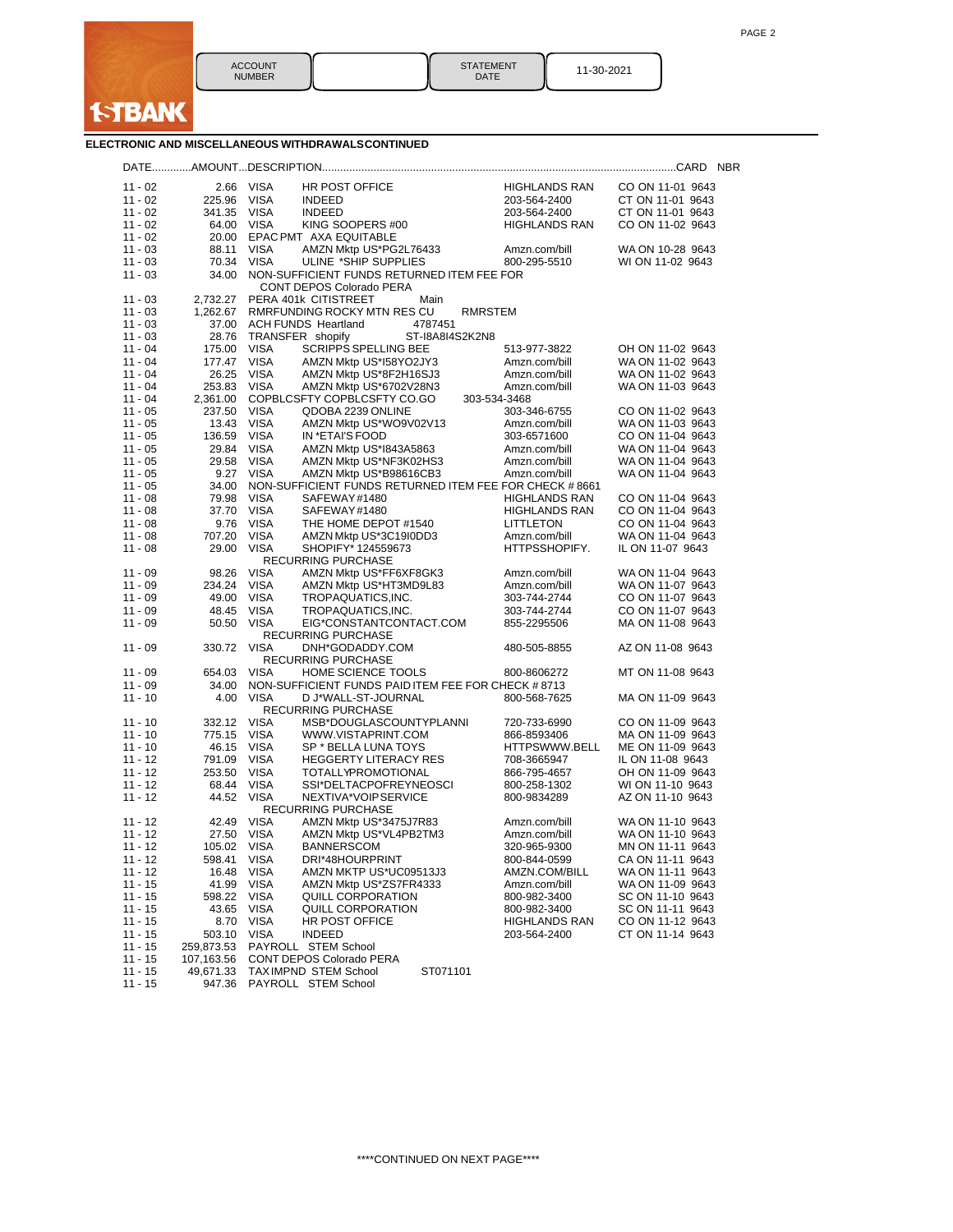

STATEMENT | 11-30-2021

| ELECTRONIC AND MISCELLANEOUS WITHDRAWALSCONTINUED |  |  |  |  |
|---------------------------------------------------|--|--|--|--|
|                                                   |  |  |  |  |

| $11 - 15$ |            |             | 598.43 PAYROLL STEM School                       |                                |                  |
|-----------|------------|-------------|--------------------------------------------------|--------------------------------|------------------|
| $11 - 15$ | 582.15     |             | <b>BILL IMPND STEM School</b><br>ST071101        |                                |                  |
| $11 - 15$ | 442.00     | AGENCY      | <b>STEM School</b><br>ST071101                   |                                |                  |
| $11 - 15$ | 76.23      |             | <b>TAXIMPND STEM School</b><br>ST071101          |                                |                  |
| $11 - 16$ | 351.32     | <b>VISA</b> | PITSCO INC                                       | 620-231-0000                   | KS ON 11-11 9643 |
| $11 - 16$ | 50.11      | <b>VISA</b> | B&H PHOTO 800-606-6969                           | 800-2215743                    | NY ON 11-15 9643 |
| $11 - 16$ | 276.00     | VISA        | <b>WINGSAIRSPACEMSM</b>                          | 3033605360                     | CO ON 11-15 9643 |
| $11 - 16$ | 276.00     | VISA        | <b>WINGSAIRSPACEMSM</b>                          | 3033605360                     | CO ON 11-15 9643 |
| $11 - 16$ | 810.00     | VISA        | HIGHLANDS RANCH COMM-CN                          | 303-471-8958                   | CO ON 11-15 9643 |
| $11 - 16$ | 119.98     | <b>VISA</b> | Speed Stacks 877-468-28                          | 877-4682877                    | CO ON 11-15 9643 |
| $11 - 16$ | 20.00      |             | EPAC PMT AXA EQUITABLE                           |                                |                  |
| $11 - 17$ | 8.25       | <b>VISA</b> | AMZN Mktp US*916TQ8QI3                           | Amzn.com/bill                  | WA ON 11-13 9643 |
| $11 - 17$ | 18.10      | <b>VISA</b> | AMZN Mktp US*MI07Y7A13                           | Amzn.com/bill                  | WA ON 11-15 9643 |
| $11 - 17$ | 102.01     | <b>VISA</b> | AMZN Mktp US*KD3WE3WG3                           | Amzn.com/bill                  | WA ON 11-15 9643 |
| $11 - 17$ | 11.99      | VISA        |                                                  |                                | WA ON 11-16 9643 |
| $11 - 17$ | 41.16      | <b>VISA</b> | AMZN Mktp US*EM9KS0CX3<br>AMZN Mktp US*XI16V59F3 | Amzn.com/bill<br>Amzn.com/bill | WA ON 11-16 9643 |
| $11 - 17$ | 687.00     | <b>VISA</b> |                                                  |                                |                  |
|           |            |             | DENVER BOTANICGARDENS                            | 720-8653520                    | CO ON 11-16 9643 |
| $11 - 17$ | 21.00      | <b>VISA</b> | HR POST OFFICE                                   | <b>HIGHLANDS RAN</b>           | CO ON 11-16 9643 |
| $11 - 17$ | 424.09     | VISA        | FEDEX OFFIC57400005744                           | <b>HIGHLANDS RAN</b>           | CO ON 11-16 9643 |
| $11 - 17$ | 31.96      | <b>VISA</b> | MICHAELS STORES 5061                             | <b>HIGHLANDS RAN</b>           | CO ON 11-16 9643 |
| $11 - 17$ | 112,458.65 |             | <b>CONT DEPOS Colorado PERA</b>                  |                                |                  |
| $11 - 17$ | 3,191.20   |             | PERA 401k CITISTREET<br>Main                     |                                |                  |
| $11 - 17$ | 1,262.67   |             | RMRFUNDING ROCKY MTN RES CU                      | RMRSTEM                        |                  |
| $11 - 18$ | 172.20     | <b>VISA</b> | AMZN Mktp US*MM8XJ3Y83                           | Amzn.com/bill                  | WA ON 11-16 9643 |
| $11 - 18$ | 90.26      | <b>VISA</b> | AMZN Mktp US*B87N27O63                           | Amzn.com/bill                  | WA ON 11-16 9643 |
| $11 - 18$ | 845.00     | <b>VISA</b> | RAMBLIN EXPRESS, INC                             | 877-726-2546                   | CO ON 11-16 9643 |
| $11 - 18$ | 845.00     | <b>VISA</b> | RAMBLIN EXPRESS, INC                             | 877-726-2546                   | CO ON 11-16 9643 |
| $11 - 18$ | 2,028.00   | VISA        | RAMBLIN EXPRESS, INC                             | 877-726-2546                   | CO ON 11-17 9643 |
| $11 - 18$ | 149.96     | <b>VISA</b> | SAFEWAY.COM#1480                                 | 303-683-1983                   | CO ON 11-17 9643 |
| $11 - 18$ | 49.11      | <b>VISA</b> | ZOOM.US 888-799-9666                             | WWW.ZOOM.US                    | CA ON 11-17 9643 |
|           |            |             | RECURRING PURCHASE                               |                                |                  |
| $11 - 18$ | 145.00     | <b>VISA</b> | <b>PARINC</b>                                    | 813-968-3003                   | FL ON 11-17 9643 |
| $11 - 19$ | 42.25      | <b>VISA</b> | WALMART.COMAA                                    | 8009666546                     | AR ON 11-15 9643 |
| $11 - 19$ | 151.00     | <b>VISA</b> | CORNER BAKERY CAFE 1505                          | <b>HIGHLANDS RAN</b>           | CO ON 11-15 9643 |
| $11 - 19$ | 63.96      | VISA        | AMZN Mktp US*0H1M64533                           | Amzn.com/bill                  | WA ON 11-15 9643 |
| $11 - 19$ | 36.98      | VISA        | AMZN MKTP US*OV2OV7663                           | AMZN.COM/BILL                  | WA ON 11-16 9643 |
| $11 - 19$ | 65.60      | <b>VISA</b> | THE HOME DEPOT #1540                             | LITTLETON                      | CO ON 11-17 9643 |
| $11 - 19$ | 5.00       | <b>VISA</b> | <b>CBI ONLINE</b>                                | 800-882-0757                   | CO ON 11-17 9643 |
| $11 - 19$ | 35.62      | VISA        | THE HOME DEPOT #1519                             | LITTLETON                      | CO ON 11-17 9643 |
| $11 - 19$ | 27.49      | <b>VISA</b> | AMZN Mktp US*CE0672XC3                           | Amzn.com/bill                  | WA ON 11-17 9643 |
| $11 - 19$ | 31.15      | <b>VISA</b> | ZOOM.US 888-799-9666                             | WWW.ZOOM.US                    | CA ON 11-18 9643 |
|           |            |             | <b>RECURRING PURCHASE</b>                        |                                |                  |
| $11 - 19$ | 53.02      | <b>VISA</b> | AMZN Mktp US*CW8G17AF3                           | Amzn.com/bill                  | WA ON 11-18 9643 |
| $11 - 19$ | 250.00     | VISA        | RVT*School District 27J                          | 303-6552900                    | CO ON 11-18 9643 |
| $11 - 19$ | 146.45     | <b>VISA</b> | AMZN Mktp US*0P6J02K93                           | Amzn.com/bill                  | WA ON 11-18 9643 |
| $11 - 22$ | 176.50     | <b>VISA</b> | AMZN Mktp US*AO8Z17BO3                           | Amzn.com/bill                  | WA ON 11-16 9643 |
| $11 - 22$ | 192.66     | <b>VISA</b> | WALMART.COMAA                                    | 800-966-6546                   | AR ON 11-16 9643 |
| $11 - 22$ | 177.22     | <b>VISA</b> | AMZN Mktp US*ZJ9MA2L73                           | Amzn.com/bill                  | WA ON 11-16 9643 |
| $11 - 22$ | 227.15     | VISA        | AMZN Mktp US*T19TT9YX3                           | Amzn.com/bill                  | WA ON 11-17 9643 |
| $11 - 22$ | 27.99      | <b>VISA</b> | HOMEDEPOT.COM                                    | 800-430-3376                   | GA ON 11-17 9643 |
| $11 - 22$ | 17.65      | <b>VISA</b> | SAFEWAY#1480                                     | <b>HIGHLANDS RAN</b>           | CO ON 11-18 9643 |
| $11 - 22$ | 100.00     | <b>VISA</b> | SAFEWAY#1480                                     | <b>HIGHLANDS RAN</b>           | CO ON 11-18 9643 |
| $11 - 22$ | 747.50     | <b>VISA</b> | OLIVE GARDEN 0021329                             | <b>HIGHLANDS RAN</b>           | CO ON 11-18 9643 |
| $11 - 22$ | 264.64     | <b>VISA</b> | AMZN Mktp US*HQ2HN3CO3                           | Amzn.com/bill                  | WA ON 11-18 9643 |
| $11 - 22$ | 23.61      | <b>VISA</b> | MSB*DOUGLASCOUNTYPLANNI                          | 720-733-6990                   | CO ON 11-19 9643 |
| $11 - 22$ | 47.85      | <b>VISA</b> | AMZN Mktp US*717UB7RH3                           | Amzn.com/bill                  | WA ON 11-19 9643 |
| $11 - 22$ | 129.95     | <b>VISA</b> | SCIENCE OLYMPIAD, INC.                           | 630-792-1251                   | IL ON 11-19 9643 |
| $11 - 22$ | 144.00     | <b>VISA</b> | PAYPAL*ROCKS-MIN                                 | 402-935-7733                   | CA ON 11-19 9643 |
| $11 - 22$ | 1,021.90   | <b>VISA</b> | MSB*DOUGLASCOUNTYENGINE                          | 720-733-6919                   | CO ON 11-19 9643 |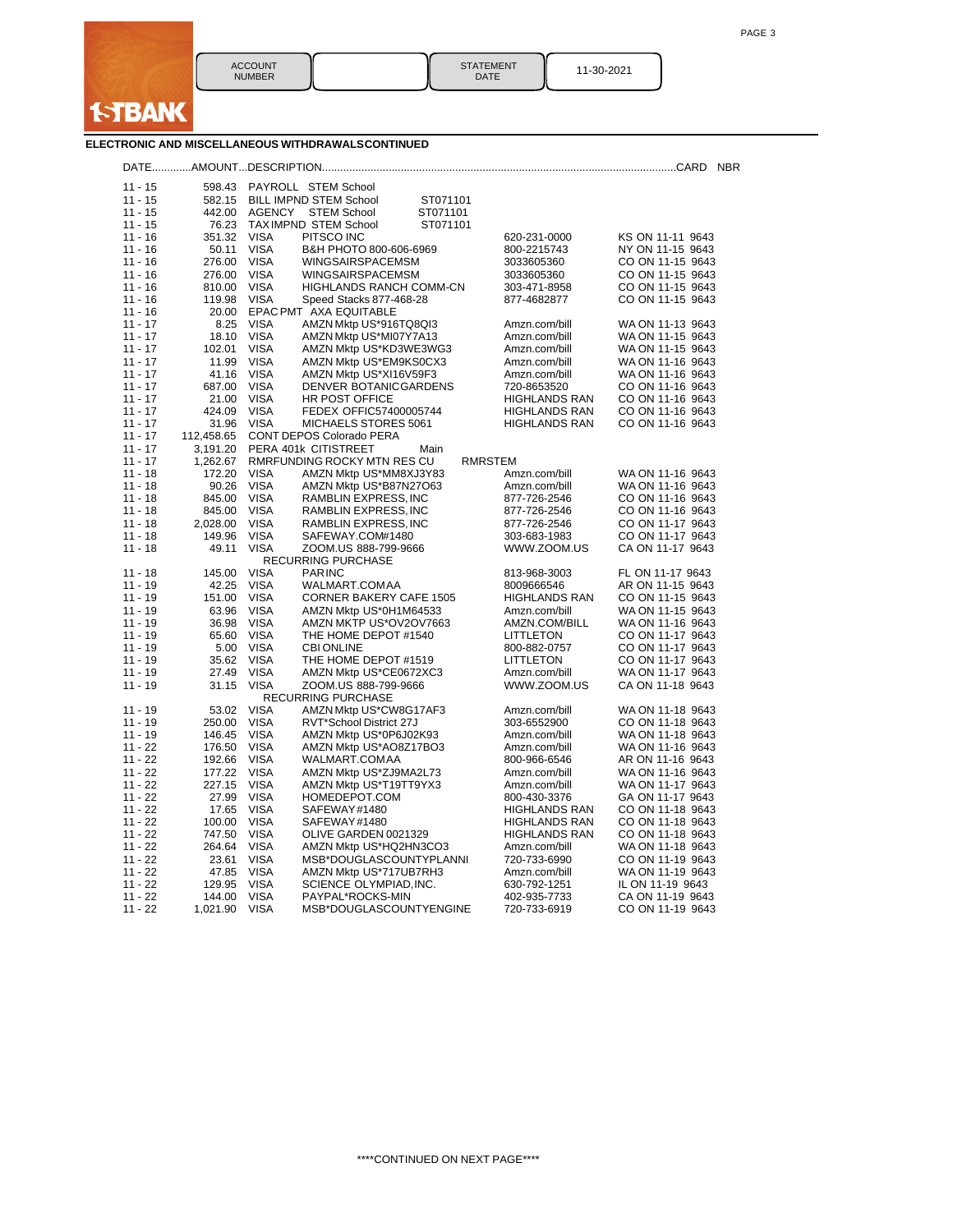

DATE 11-30-2021

STATEMENT<br>DATE

## **ELECTRONIC AND MISCELLANEOUS WITHDRAWALSCONTINUED**

| $11 - 22$                    | 4.00 VISA<br>NYTimes*NYTimes disc<br>RECURRING PURCHASE                   | 800-698-4637         | NY ON 11-20 9643 |
|------------------------------|---------------------------------------------------------------------------|----------------------|------------------|
| $11 - 22$                    | 217.07 VISA<br><b>DBC*BLICK ART MATERIAL</b>                              | 800-447-1892         | IL ON 11-20 9643 |
| $11 - 22$                    | 150.58 VISA<br>AMZN Mktp US*1021P3NA3                                     | Amzn.com/bill        | WA ON 11-20 9643 |
| $11 - 22$                    | 26.63 VISA<br>AMZN Mktp US*GC3MO59L3                                      | Amzn.com/bill        | WA ON 11-20 9643 |
|                              |                                                                           |                      |                  |
| $11 - 22$                    | 27.00 VISA<br>AMZN Mktp US*PK9H67813                                      | Amzn.com/bill        | WA ON 11-20 9643 |
| $11 - 22$                    | 24.98 VISA<br>AMZN Mktp US*JU5L19AX3                                      | Amzn.com/bill        | WA ON 11-20 9643 |
| $11 - 22$                    | 44.98 VISA<br>AMZN Mktp US*K882872A3                                      | Amzn.com/bill        | WA ON 11-21 9643 |
| $11 - 22$                    | 81.50 VISA<br>AMZN MKTP US*JM1FX77G3                                      | AMZN.COM/BILL        | WA ON 11-21 9643 |
| $11 - 22$                    | 89.60 RMR MO FEE ROCKY MTN RES OP<br><b>RMRSTEM</b>                       |                      |                  |
| $11 - 23$                    | 145.20 VISA<br>WESTERN PSYCHOLOGICAL S                                    | 424-2018800          | CA ON 11-17 9643 |
| $11 - 23$                    | 165.00 VISA<br>PRO-ED, INC.                                               | 151-245-1324         | TX ON 11-17 9643 |
| $11 - 23$                    | 262.79 VISA<br>AMZN Mktp US*6N09E1O13                                     | Amzn.com/bill        | WA ON 11-17 9643 |
| $11 - 23$                    | 6.28 VISA<br>AMZN MKTP US*C77RQ4M33                                       | AMZN.COM/BILL        | WA ON 11-22 9643 |
| $11 - 23$                    | 64.47 VISA<br>AMZN Mktp US*GG3PH8E63                                      | Amzn.com/bill        | WA ON 11-22 9643 |
| $11 - 23$                    | 25.00 VISA                                                                |                      |                  |
|                              | INTUIT *QuickBooks Onli<br><b>RECURRING PURCHASE</b>                      | CL.INTUIT.COM        | CA ON 11-22 9643 |
| $11 - 23$                    | 25.00 VISA<br><b>INTUIT *QuickBooks Onli</b><br><b>RECURRING PURCHASE</b> | CL.INTUIT.COM        | CA ON 11-22 9643 |
| $11 - 23$                    | 26.99 VISA<br>AMZN Mktp US*9010D0TU3                                      | Amzn.com/bill        | WA ON 11-22 9643 |
| $11 - 23$                    | 19.29 VISA<br>AMZN Mktp US*GV4Z03JQ3                                      | Amzn.com/bill        | WA ON 11-23 9643 |
| $11 - 23$                    | 135.23 VISA<br>AMZN Mktp US*RW5XF6TW3                                     | Amzn.com/bill        | WA ON 11-23 9643 |
| $11 - 24$                    | 29.44 VISA<br>HOMEDEPOT.COM                                               | 800-430-3376         | GA ON 11-22 9643 |
| $11 - 24$                    | 11.99 VISA<br>DENVER POST CIRCULATION                                     | 303-832-3232         | CO ON 11-22 9643 |
|                              | <b>RECURRING PURCHASE</b>                                                 |                      |                  |
| $11 - 24$                    | 123.54 VISA<br>AMZN Mktp US*TH7LS2XZ3                                     | Amzn.com/bill        | WA ON 11-23 9643 |
| 1,565.00 VISA<br>$11 - 26$   | VISTAGE WORLDWIDE INC                                                     | 858-5236800          | CA ON 11-22 9643 |
| $11 - 26$                    | 6,146.23 XCELENERGY XCEL ENERGY-PSCO                                      |                      |                  |
| $11 - 26$                    | 1,143.60 XCELENERGY XCEL ENERGY-PSCO                                      |                      |                  |
| $11 - 29$                    | 58.41 VISA<br>AMZN Mktp US*TP04O09A3                                      | Amzn.com/bill        | WA ON 11-26 9643 |
| $11 - 29$                    | 47.63 VISA<br>AMZN Mktp US*6E9R99583                                      | Amzn.com/bill        | WA ON 11-27 9643 |
| $11 - 29$                    | 83.88 VISA<br>QR-CODE-GENERATOR.COM                                       | <b>BIELEFELD</b>     | DE ON 11-27 9643 |
|                              | <b>RECURRING PURCHASE</b>                                                 |                      |                  |
| $11 - 29$                    | 258.024.19 PAYROLL STEM School                                            |                      |                  |
| $11 - 29$                    | 48,610.54 TAXIMPND STEM School<br>ST071101                                |                      |                  |
| $11 - 29$                    | ST071101<br>579.00 BILL IMPND STEM School                                 |                      |                  |
| $11 - 29$                    | 442.00 AGENCY STEM School<br>ST071101                                     |                      |                  |
| $11 - 30$                    | 33.12 VISA<br>LOWES #00907*                                               | 866-483-7521         | NC ON 11-24 9643 |
| $11 - 30$                    | 40.00 VISA<br>DOLLAR TREE                                                 | <b>HGHLNDS RANCH</b> | CO ON 11-29 9643 |
| $11 - 30$                    | 9.00 VISA<br><b>DOLLAR TREE</b>                                           | <b>HGHLNDS RANCH</b> | CO ON 11-29 9643 |
| $11 - 30$                    | 162.00 VISA<br><b>GA</b>                                                  |                      | GA ON 11-29 9643 |
|                              |                                                                           | 402-935-7733         |                  |
| $11 - 30$                    | 17.74 VISA<br>PAYPAL*ROBOSOURCE                                           | 402-935-7733         | MA ON 11-29 9643 |
| $11 - 30$                    | 57.83 ACH FUNDS Heartland<br><b>MONTHLY</b>                               |                      |                  |
| $11 - 30$                    | 58.09 ACTIVITY CHARGE                                                     |                      |                  |
| DEPOSITS AND OTHER ADDITIONS |                                                                           |                      |                  |

DATE......TYPE.................................AMOUNT DATE......TYPE.................................AMOUNT DATE......TYPE.................................AMOUNT - 10 WIRE 1,500,000.00 11 - 17 WIRE 605,415.05 11 - 19 DEPOSIT 7,045.00 - 16 DEPOSIT 11,000.00 11 - 19 DEPOSIT 551.00

# **ELECTRONIC AND MISCELLANEOUS ADDITIONS**

|           |       | CARD                                                         | <b>NBR</b> |
|-----------|-------|--------------------------------------------------------------|------------|
| 11 - 01   | 68.00 | ACH FUNDS Heartland<br>4782459                               |            |
| 11 - 01   |       | 192.00 TXNS/FEES HRTLAND PMT SYS<br>650000010721853          |            |
| 11 - 01   |       | 200.00 TXNS/FEES HRTLAND PMT SYS<br>650000010721853          |            |
| $11 - 01$ |       | 247.00 TXNS/FEES HRTLAND PMT SYS<br>650000010721853          |            |
| 11 - 01   |       | 262.50 RMR RETURN ROCKY MTN RES CU<br>RMRSTEM                |            |
| 11 - 01   |       | 700.00 TRANSFER SportsEngine<br>ST-R4G5K8B1Y7V6              |            |
| $11 - 02$ |       | 27.63 TRANSFER shopify ST-G6N9G5F0C7E8                       |            |
| $11 - 02$ |       | 34.00 ACH FUNDS Heartland 4784832                            |            |
| 11 - 02   |       | 132.00 TXNS/FEES HRTLAND PMT SYS<br>650000010721853          |            |
| 11 - 02   |       | WA ON 11-01 9643<br>87.96 VISA AMZN Mktp US<br>Amzn.com/bill |            |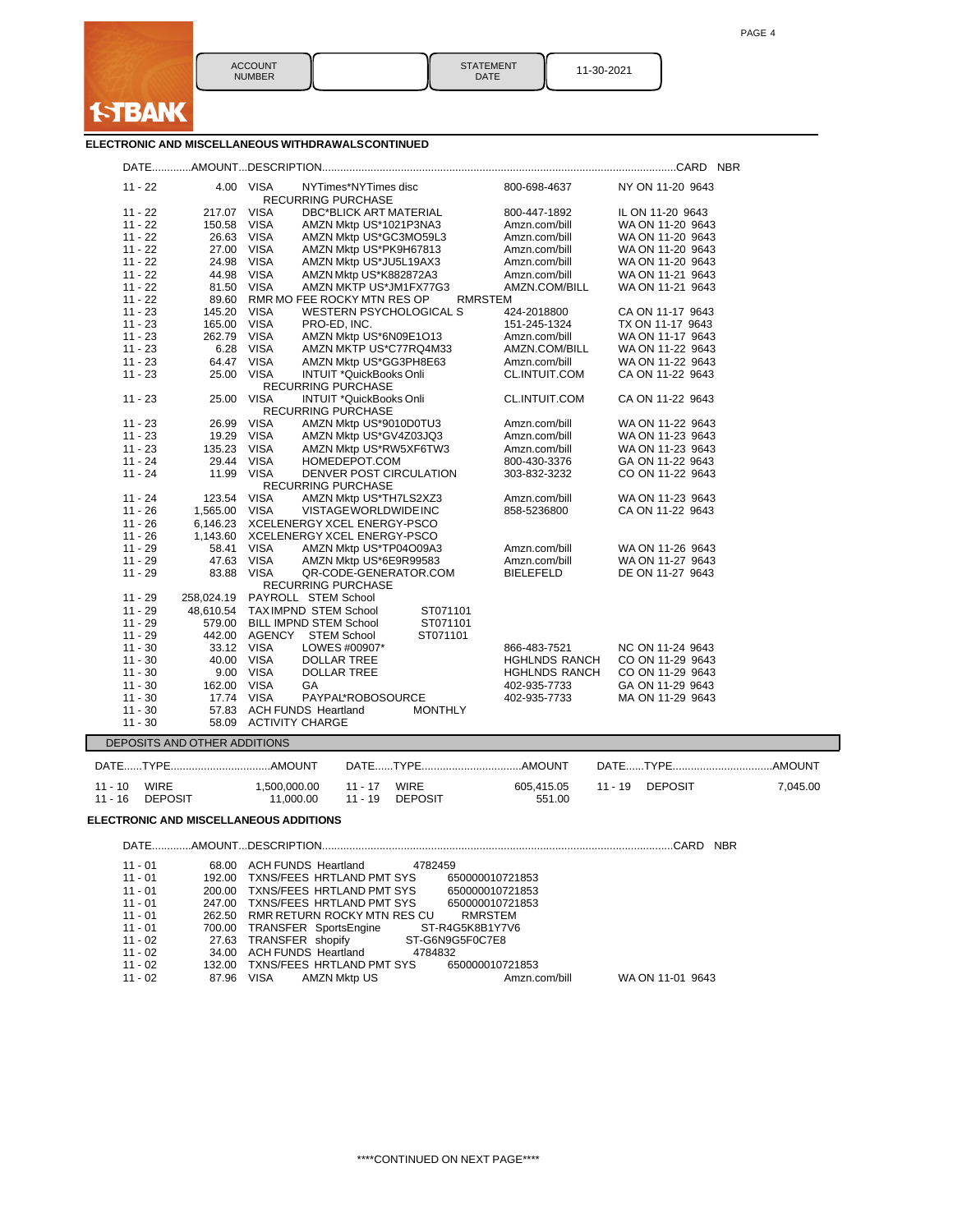| <b>ACCOUNT</b><br><b>NUMBER</b> | <b>STATEMENT</b><br><b>DATE</b> | 11-30-2021 |
|---------------------------------|---------------------------------|------------|

**ELECTRONIC AND MISCELLANEOUS ADDITIONS CONTINUED**

**f-TBANK** 

|                        |                      |                                                                                    | <b>NBR</b>       |
|------------------------|----------------------|------------------------------------------------------------------------------------|------------------|
| $11 - 03$              |                      | 134.00 ACH FUNDS Heartland<br>4787451                                              |                  |
| $11 - 03$              | 799.00               | TXNS/FEES HRTLAND PMT SYS<br>650000010721853                                       |                  |
| $11 - 03$              | 1.050.00             | <b>TRANSFER SportsEngine</b><br>ST-Z5V3W4X9C5S9                                    |                  |
| $11 - 03$              | 110.82               | <b>VISA</b><br><b>AMZN Mktp US</b><br>Amzn.com/bill                                | WA ON 11-02 9643 |
| 11 - 04                | 87.00                | <b>ACH FUNDS Heartland</b><br>4788979                                              |                  |
| $11 - 04$              | 940.00               | TXNS/FEES HRTLAND PMT SYS<br>650000010721853                                       |                  |
| $11 - 04$              | 16.10 VISA           | <b>AMZN Mktp US</b><br>Amzn.com/bill                                               | WA ON 11-03 9643 |
| $11 - 05$              |                      | 4792399<br>34.00 ACH FUNDS Heartland                                               |                  |
| $11 - 05$              |                      | 350.00 TRANSFER SportsEngine<br>ST-R3A3X3M5H1F2                                    |                  |
| $11 - 05$              | 1,014.00             | TXNS/FEES HRTLAND PMT SYS<br>650000010721853                                       |                  |
| $11 - 08$<br>$11 - 08$ | 253.00<br>350.00     | TXNS/FEES HRTLAND PMT SYS<br>650000010721853<br>ST-A2Y7D4A9M9E4                    |                  |
| $11 - 08$              |                      | TRANSFER SportsEngine<br>530.00 TXNS/FEES HRTLAND PMT SYS<br>650000010721853       |                  |
| 11 - 08                |                      | 926.00 TXNS/FEES HRTLAND PMT SYS<br>650000010721853                                |                  |
| $11 - 08$              |                      | 1,180.00 COPBLCSFTY COPBLCSFTY CO.GO<br>303-534-3468                               |                  |
| $11 - 09$              |                      | 52.02 TRANSFER shopify<br>ST-I6X3I6F7X5V8                                          |                  |
| $11 - 09$              | 82.00                | ACH FUNDS Heartland<br>4803234                                                     |                  |
| 11 - 09                |                      | 700.00 TRANSFER SportsEngine<br>ST-F8G9G0Y0A9O5                                    |                  |
| $11 - 09$              | 964.00               | TXNS/FEES HRTLAND PMT SYS<br>650000010721853                                       |                  |
| $11 - 09$              | 449.70               | SBD*SPACEBOUNDSOLUTION<br>VISA<br>800-755-4619                                     | OH ON 11-08 9643 |
| $11 - 10$              | 29.50                | TRANSFER shopify<br>ST-K7J7L6Z6I8M3                                                |                  |
| $11 - 10$              |                      | 100.00 ACH FUNDS Heartland<br>4803693                                              |                  |
| 11 - 10                | 700.00               | TRANSFER SportsEngine<br>ST-Z2B1D1Q3B4E0                                           |                  |
| $11 - 10$              | 816.00               | TXNS/FEES HRTLAND PMT SYS<br>650000010721853                                       |                  |
| $11 - 10$              | 30.81                | <b>VISA</b><br>HOME SCIENCE TOOLS<br>800-8606272                                   | MT ON 11-09 9643 |
| $11 - 10$              | 34.00                | REFUND OF NON-SUFFICIENT FUNDS ITEM                                                |                  |
| 11 - 10                |                      | 68.00 REFUND OF NON-SUFFICIENT FUNDS ITEM                                          |                  |
| $11 - 12$<br>$11 - 12$ | 82.00<br>999.00      | <b>ACH FUNDS Heartland</b><br>4806731<br>TXNS/FEES HRTLAND PMT SYS                 |                  |
| $11 - 12$              | 1,220.00             | 650000010721853<br>TXNS/FEES HRTLAND PMT SYS<br>650000010721853                    |                  |
| $11 - 12$              | 36.91                | VISA<br>WWW.VISTAPRINT.COM<br>866-8593406                                          | MA ON 11-10 9643 |
| 11 - 15                | 48.25                | ST-C8E0D2D1K9B7<br>TRANSFER shopify                                                |                  |
| $11 - 15$              | 152.00               | TXNS/FEES HRTLAND PMT SYS<br>650000010721853                                       |                  |
| $11 - 15$              | 350.00               | TRANSFER SportsEngine<br>ST-F5W6D0M3T5O7                                           |                  |
| $11 - 15$              |                      | 400.00 TXNS/FEES HRTLAND PMT SYS<br>650000010721853                                |                  |
| 11 - 15                |                      | 1,263.00 TXNS/FEES HRTLAND PMT SYS<br>650000010721853                              |                  |
| $11 - 16$              | 50.00                | <b>ACH FUNDS Heartland</b><br>4818863                                              |                  |
| $11 - 16$              | 71.91                | TRANSFER shopify<br>ST-D2Y5H5L9J5R4                                                |                  |
| $11 - 16$              | 1,400.00             | TRANSFER SportsEngine<br>ST-O9I1A3V3K0Y9                                           |                  |
| $11 - 16$              | 1,750.00             | TXNS/FEES HRTLAND PMT SYS<br>650000010721853                                       |                  |
| 11 - 16                | 7,260.97             | DEPOSIT * NON-PREPRINTED FORM                                                      |                  |
| $11 - 16$              | 4.89                 | <b>VISA</b><br><b>AMZN Mktp US</b><br>Amzn.com/bill                                | WA ON 11-15 9643 |
| $11 - 17$              | 38.65                | TRANSFER shopify<br>ST-F4K6D9K5H3E2                                                |                  |
| $11 - 17$              | 132.00               | ACH FUNDS Heartland<br>4820132                                                     |                  |
| 11 - 17<br>$11 - 17$   | 1,050.00<br>1,607.63 | TRANSFER SportsEngine<br>ST-T3W6B2Q8A4V5<br>ACH Pmt WORTHINGTON-OLSO<br>5310993910 |                  |
| $11 - 17$              | 2,164.00             | TXNS/FEES HRTLAND PMT SYS<br>650000010721853                                       |                  |
| $11 - 17$              | 5.99                 | <b>VISA</b><br><b>AMZN Mktp US</b><br>Amzn.com/bill                                | WA ON 11-16 9643 |
| $11 - 17$              | 16.10                | <b>VISA</b><br><b>AMZN Mktp US</b><br>Amzn.com/bill                                | WA ON 11-16 9643 |
| 11 - 18                |                      | 225.00 ACH FUNDS Heartland<br>4821884                                              |                  |
| $11 - 18$              | 700.00               | TRANSFER SportsEngine<br>ST-K0Z4P9C2F1J7                                           |                  |
| $11 - 18$              | 798.00               | TXNS/FEES HRTLAND PMT SYS<br>650000010721853                                       |                  |
| 11 - 19                |                      | 1.64 TRANSFER shopify<br>ST-Y0K1J7Q6E3E1                                           |                  |
| 11 - 19                |                      | 32.00 ACH FUNDS Heartland<br>4826377                                               |                  |
| $11 - 19$              |                      | 81.00 ACH FUNDS Heartland<br>4827633                                               |                  |
| $11 - 19$              |                      | 432.00 TXNS/FEES HRTLAND PMT SYS<br>650000010721853                                |                  |
| $11 - 19$              |                      | 1,050.00 TRANSFER SportsEngine<br>ST-H5T7X6H5C2E1                                  |                  |
| $11 - 22$              |                      | 124.00 TXNS/FEES HRTLAND PMT SYS<br>650000010721853                                |                  |
| 11 - 22                |                      | 384.00 ACH FUNDS Heartland<br>4836101                                              |                  |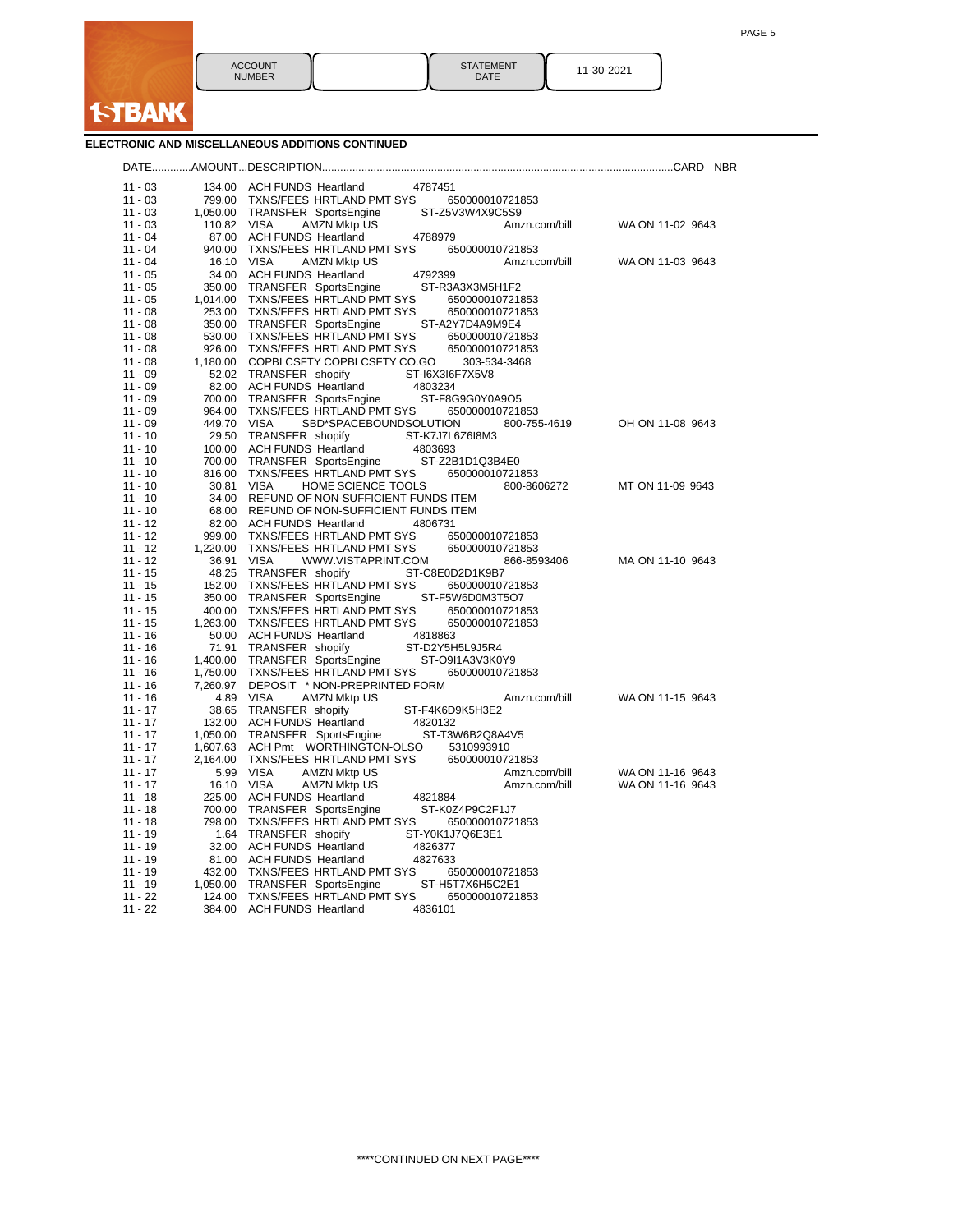

## **ELECTRONIC AND MISCELLANEOUS ADDITIONS CONTINUED**

**f-TBANK** 

| $11 - 22$                                   | 412.00 TXNS/FEES HRTLAND PMT SYS               |                              | 650000010721853 |                  |                 |
|---------------------------------------------|------------------------------------------------|------------------------------|-----------------|------------------|-----------------|
| $11 - 22$                                   | 560.00 TXNS/FEES HRTLAND PMT SYS               |                              | 650000010721853 |                  |                 |
| $11 - 22$                                   | 700.00 TRANSFER SportsEngine                   |                              | ST-M3A9E5O8W7I7 |                  |                 |
| $11 - 22$                                   | <b>VISA</b><br>28.50                           | <b>DRI*PRINTING SERVICES</b> | 888-888-4211    | CA ON 11-19 9643 |                 |
| $11 - 23$                                   | 15.00 TXNS/FEES HRTLAND PMT SYS                |                              | 650000010721853 |                  |                 |
| $11 - 23$                                   | 78.74 TRANSFER shopify                         |                              | ST-K7C9I0Z6E5O2 |                  |                 |
| $11 - 23$                                   | 106.00 ACH FUNDS Heartland                     | 4839480                      |                 |                  |                 |
| $11 - 23$                                   | 350.00 TRANSFER SportsEngine                   |                              | ST-W5I8O4B9R3P0 |                  |                 |
| $11 - 24$                                   | 43.00 ACH FUNDS Heartland                      | 4844194                      |                 |                  |                 |
| $11 - 24$                                   | 192.00 TXNS/FEES HRTLAND PMT SYS               |                              | 650000010721853 |                  |                 |
| $11 - 26$                                   | 28.00 TXNS/FEES HRTLAND PMT SYS                |                              | 650000010721853 |                  |                 |
| $11 - 26$                                   | 50.00 ACH FUNDS Heartland                      | 4847721                      |                 |                  |                 |
| $11 - 26$                                   | 5.99 VISA                                      | AMZN MKTP US AMZN.COM/B      | AMZN.COM/BILL   | WA ON 11-24 9643 |                 |
| $11 - 26$                                   | 29.58 VISA                                     | <b>AMZN Mktp US</b>          | Amzn.com/bill   | WA ON 11-24 9643 |                 |
| $11 - 29$                                   | 16.21 TRANSFER shopify                         |                              | ST-U3U1J1L1A8K8 |                  |                 |
| $11 - 29$                                   | 50.00 TXNS/FEES HRTLAND PMT SYS                |                              | 650000010721853 |                  |                 |
| $11 - 29$                                   | 96.00 TXNS/FEES HRTLAND PMT SYS                |                              | 650000010721853 |                  |                 |
| $11 - 29$                                   | 250.00 DONATION BENEVITY FUND                  |                              | 6XZ440X8RD      |                  |                 |
| $11 - 29$                                   | 328.00 TXNS/FEES HRTLAND PMT SYS               |                              | 650000010721853 |                  |                 |
| $11 - 30$                                   | 1.24 ACH FUNDS Heartland                       | <b>MONTHLY</b>               |                 |                  |                 |
| $11 - 30$                                   | 28.00 ACH FUNDS Heartland                      | 4857630                      |                 |                  |                 |
| $11 - 30$                                   | 177.00<br><b>ACH FUNDS Heartland</b><br>196.00 | TXNS/FEES HRTLAND PMT SYS    | 650000010721853 |                  |                 |
| $11 - 30$                                   |                                                | 4855750                      |                 |                  |                 |
| DAILY BALANCE SUMMARY                       |                                                |                              |                 |                  |                 |
|                                             | DATEBALANCE                                    |                              |                 | DATEBALANCE      |                 |
| $11 - 01$                                   | 103,851.51                                     | $11 - 10$                    | 1468,901.90     | $11 - 22$        | 1194,871.95     |
| $11 - 02$                                   | 89,247.52                                      | $11 - 12$                    | 1466,175.86     | $11 - 23$        | 1182,073.16     |
| $11 - 03$                                   | 87,088.19                                      | $11 - 15$                    | 964,502.62      | $11 - 24$        | 1180,883.19     |
| $11 - 04$                                   | 82,272.74                                      | $11 - 16$                    | 969,385.45      | $11 - 26$        | 1160.131.81     |
| $11 - 05$                                   | 61,309.33                                      | $11 - 17$                    | 1457,625.80     | $11 - 29$        | 852,638.26      |
| $11 - 08$                                   | 26,810.80                                      | $11 - 18$                    | 1196,742.03     | $11 - 30$        | 845,902.67      |
| $11 - 09$                                   | 812.98-                                        | $11 - 19$                    | 1197,628.01     |                  |                 |
|                                             | EARNINGS AND ACTIVITY CHARGE SUMMARY           |                              |                 |                  |                 |
|                                             | EARNINGS CREDIT CALCULATION                    |                              |                 |                  |                 |
|                                             | AVERAGE ACCOUNT BALANCE                        |                              |                 | 820,145          |                 |
|                                             | AVERAGE COLLECTED BALANCE                      |                              |                 | 819,929          |                 |
|                                             | LESS RESERVE REQUIREMENT @ 10%                 |                              |                 | 81,992-          |                 |
|                                             | AVERAGE INVESTABLE BALANCE                     |                              |                 | 737,937          |                 |
|                                             | EARNINGS ON INVESTABLE BAL @ .050% FOR 32 DAYS |                              |                 | 32.35            |                 |
|                                             | <b>ACTIVITY CHARGES</b>                        |                              |                 |                  | <b>REQUIRED</b> |
|                                             | NUMBER DESCRIPTION                             |                              | COST            | <b>CHARGE</b>    | <b>DEPOSIT</b>  |
|                                             | 82 DEBITS                                      |                              | .20             | 16.40            | 415,694         |
|                                             | 4 CREDITS                                      |                              | .30             | 1.20             | 30,417          |
|                                             | 18 DEPOSITED ITEMS                             |                              | .10             | 1.80             | 45,625          |
|                                             | 28 ACH DEBITS                                  |                              | .15             | 4.20             | 106,458         |
| 77 ACH CREDITS                              |                                                |                              | .20             | 15.40            | 390,347         |
| 2 INCOMING WIRES                            |                                                |                              | 10.00           | 20.00            | 506,944         |
| ICM BASE FEE                                |                                                |                              |                 | 10.00            | 253,472         |
| 2 FIRSTBANK BUSINESS VISA CARDS             |                                                |                              | 2.00            | 4.00             | 101,389         |
|                                             | 1 INTERNATIONAL TRANS FEE                      |                              |                 | 2.52             | 63,875          |
|                                             | EXCESS CASH IN AMOUNT \$2,915                  |                              | .001            | 2.92             | 74,014          |
| MAINT. FEE (CHECK SAFEKEEPING)              |                                                |                              |                 | 12.00            | 304,167         |
| TOTALACTIVITY CHARGES<br>90.44<br>2,292,402 |                                                |                              |                 |                  |                 |
|                                             | <b>NET ACTIVITY CHARGE</b><br>58.09            |                              |                 |                  |                 |
| (TOTALCHARGES LESS EARNINGS CREDIT)         |                                                |                              |                 |                  |                 |